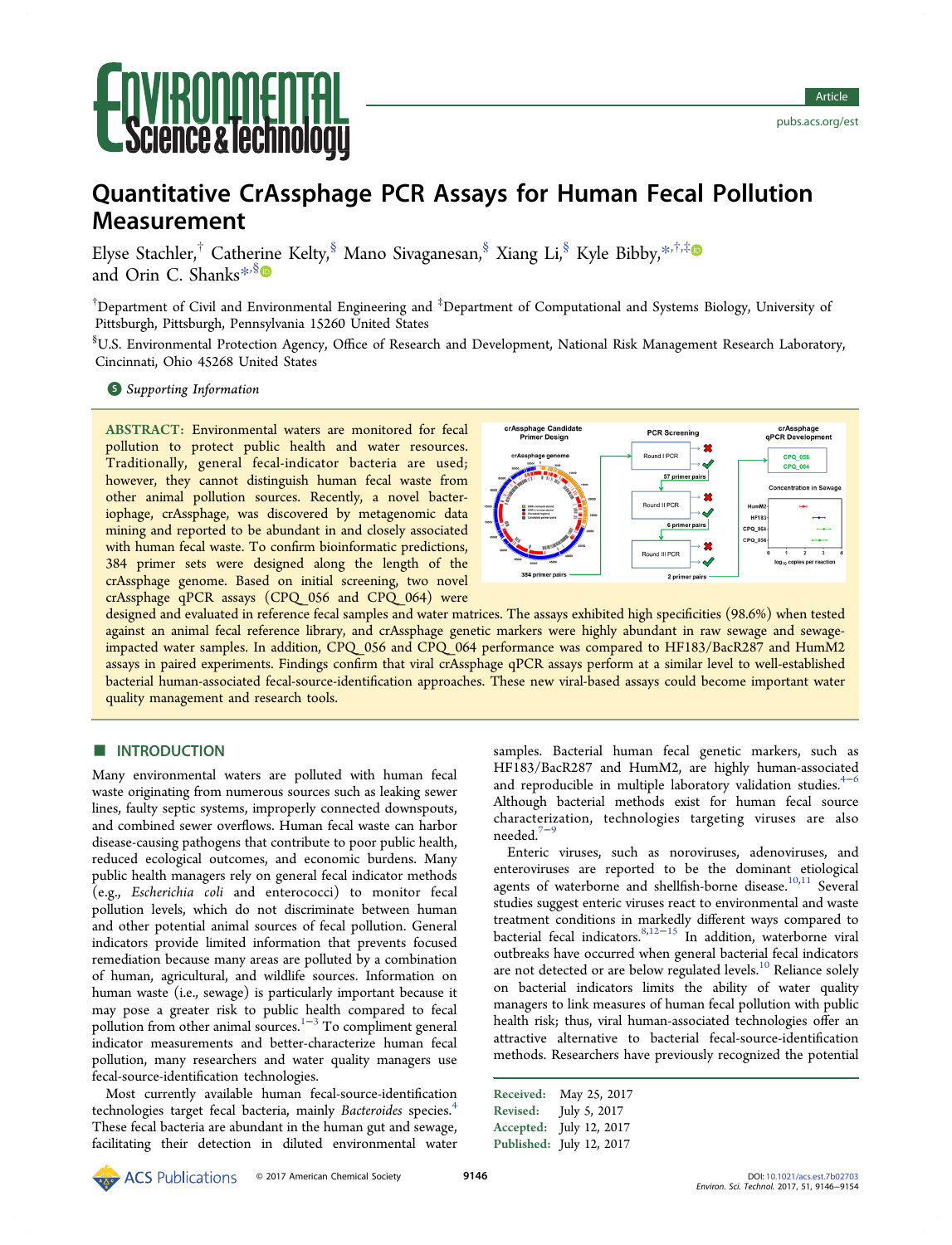value of viral human-associated methodologies, leading to the development of technologies targeting enteroviruses,<sup>[16](#page-8-0)-[20](#page-8-0)</sup> adenoviruses,  $2^{1,22}$  $2^{1,22}$  $2^{1,22}$  noroviruses,  $2^{3,24}$  polyomaviruses BK and JC,<sup>[25](#page-8-0)</sup> somatic coliphage,<sup>[26](#page-8-0),[27](#page-8-0)</sup> Bacteroides phages,<sup>[28](#page-8-0)–[30](#page-8-0)</sup> and pepper mild mottle viruses,  $\frac{31}{2}$  $\frac{31}{2}$  $\frac{31}{2}$  among others. However, a recent multiple laboratory study evaluated the performance of many of these viral methods and concluded that the technologies tested either lacked sensitivity or exhibited poor specificity, potentially limiting the suitability for widespread water quality manage-ment applications.<sup>[32](#page-8-0)</sup> A recent comparison of human polyomavirus levels to predicted public health risk also illustrates that more-sensitive viral methodologies are needed. $33$ 

An ideal viral human-associated method for environmental water quality testing would target a virus that is both highly human-associated and consistently abundant in human waste sources. Recently, a novel bacteriophage, "crAssphage", was described via metagenome cross-assembly and was predicted to be a *Bacteroides* phage by co-occurrence profiling.<sup>[34](#page-8-0)</sup> The double-stranded DNA crAssphage putative genome was assembled from shotgun metagenomic libraries isolated from an individual human fecal sample.<sup>[34](#page-8-0)</sup> Further bioinformatic testing predicted that the crAssphage genome is highly abundant and was identified in 73% of human fecal metagenomes surveyed.<sup>[34](#page-8-0)</sup> A subsequent metagenome survey detected crAssphage in sewage from the United States and Europe, while crAssphage was absent in other environments, such as nonhuman fecal samples and water environments.<sup>[35](#page-8-0)</sup> In addition, the crAssphage genome is estimated to be up to 10 times more abundant in sewage than other known human-associated viruses, including noroviruses and adenoviruses.<sup>[35](#page-8-0)</sup>

Near-ubiquity across human fecal metagenomes and the high abundance compared to other sewage-derived viruses, combined with potential human specificity, motivates the development of crAssphage as a fecal-source-identification technology.<sup>[35](#page-8-0)</sup> However, several unknown issues remain that must be addressed for the successful development of a crAssphage fecal-source-identification tool. For instance, the crAssphage genome likely represents a viral quasi-species consensus sequence compiled from a collection of DNA regions with unknown sequence variability. Furthermore, most information about the crAssphage genome has been generated from computer predictions with minimal laboratory testing to verify findings. Extensive laboratory testing of fecal samples gathered from a wide variety of animal species and sewage collected across a broad geographic range is necessary to evaluate the suitability of the crAssphage genome for human fecal-source-identification applications.

The goals of the present study are to survey the crAssphage genome for human-associated genetic regions, develop qPCR methods as potential future environmental water quality monitoring tools, and compare their performance to top performing bacterial human-associated technologies. We employed a "biased genome shotgun strategy", in which select genetic regions of the crAssphage genome were screened using end-point PCR for highly specific and abundant humanassociated fecal pollution genetic regions. These genetic regions were subsequently utilized to develop two novel qPCR fecalsource-identification assays. Findings suggest that highthroughput laboratory screening of novel virus genomes discovered through metagenomic DNA sequence mining is a successful strategy to develop host-associated qPCR methods that may be important for future research and water quality management activities.

# ■ MATERIALS AND METHODS

**Sample Collection.** Individual fecal samples  $(n = 222)$ were collected from various locations across the continental United States, as previously described.<sup>[6](#page-7-0)</sup> Animal fecal samples represent ten species including Anser spp. (Canada goose;  $n =$ 18), Canis familiariz (dog,  $n = 41$ ), Bos taurus (cow,  $n = 61$ ), Larus spp. (gull,  $n = 25$ ), Equus caballus (horse,  $n = 20$ ), Cervus canadensis (elk,  $n = 20$ ), Gallus gallus (chicken,  $n = 11$ ), Sus scrofa. (pig,  $n = 9$ ), Castor canadensis (beaver,  $n = 8$ ), and Odocoileus virginianus (deer,  $n = 9$ ) (see [Table S1](http://pubs.acs.org/doi/suppl/10.1021/acs.est.7b02703/suppl_file/es7b02703_si_001.pdf) for sample details). Each fecal sample was collected from a different individual as previously described<sup>[6](#page-7-0)</sup> and stored at −80 °C until time of DNA extraction (<18 months). Primary influent sewage samples were collected at nine geographically distributed wastewater treatment plants within the United States ([Table](http://pubs.acs.org/doi/suppl/10.1021/acs.est.7b02703/suppl_file/es7b02703_si_001.pdf) [S2\)](http://pubs.acs.org/doi/suppl/10.1021/acs.est.7b02703/suppl_file/es7b02703_si_001.pdf) as previously described.<sup>[6](#page-7-0)</sup> Briefly, 1 L of primary influent was collected and immediately packed in ice and shipped overnight to Cincinnati, OH for laboratory testing. DNA extraction of sewage samples was performed within 48 h of collection as described below. Finally, as a proof-of-concept pilot study, surface water samples were collected from the Heiserman Stream (East Fork Watershed, southwest OH) in close proximity to a treated sewage discharge area. These samples were collected in a sterile 1 L container, immediately stored on ice, and transported to the laboratory for DNA extraction and testing (<4 h).

DNA Extraction and Quantification. DNA was extracted from 10 mL of primary influent sewage with the QIAamp Blood Maxi Kit according to the manufacturer's instructions, except that Buffer AVL was substituted for Buffer AL (Qiagen, Valencia, CA). DNA was extracted from individual animal fecal samples using the DNA-EZ Kit (GeneRite, North Brunswick, NJ), substituting Buffer AE (Qiagen, Valencia, CA) for the elution buffer in a modified protocol of the manufacturer's instructions. Briefly, fecal slurries were made by adding molecular grade PBS and fecal matter to the bead mill tubes and were homogenized in a bead beater at 6 m/s for 30 s. After a prolonged centrifugation, 760  $\mu$ L of binding buffer was added to recovered supernatant, and the manufacturer's instructions were followed eluting with molecular grade water warmed to 60 °C. For environmental water samples, a 200 mL sample was concentrated to a final volume of approximately 150  $\mu$ L using an automated Concentrating Pipette with a single-use ultrafiltration hollow fiber poly(ether sulfone) tip following the manufacturer's instructions (InnovaPREP, Drexel, MO). DNA extraction of concentrate was performed with the DNA-EZ Kit (GeneRite, North Brunswick, NJ) as described above for fecalsample processing. Water sample DNA extracts were stored at 4 °C in GeneMate Slick low-adhesion microcentrifuge tubes (ISC BioExperess, Kaysville, UT) until the time of amplification (<24 h). Fecal and primary influent sewage DNA extract concentrations were determined with a NanoDrop ND-1000 UV spectrophotometer (NanoDrop Technologies, Wilmington, DE), diluted to 0.5 ng/ $\mu$ L to normalize sample test quantities for performance testing, and stored in low-adhesion microcentrifuge tubes at −20 °C (<6 months). For each batch of DNA extractions, three method extraction blanks with purified water substituted for fecal, sewage, or environmental water were performed to monitor for potential contamination.

Selection of Candidate Genetic Regions for PCR-**Based Assay Development.** To identify candidate genetic regions for the development of human-associated fecal-source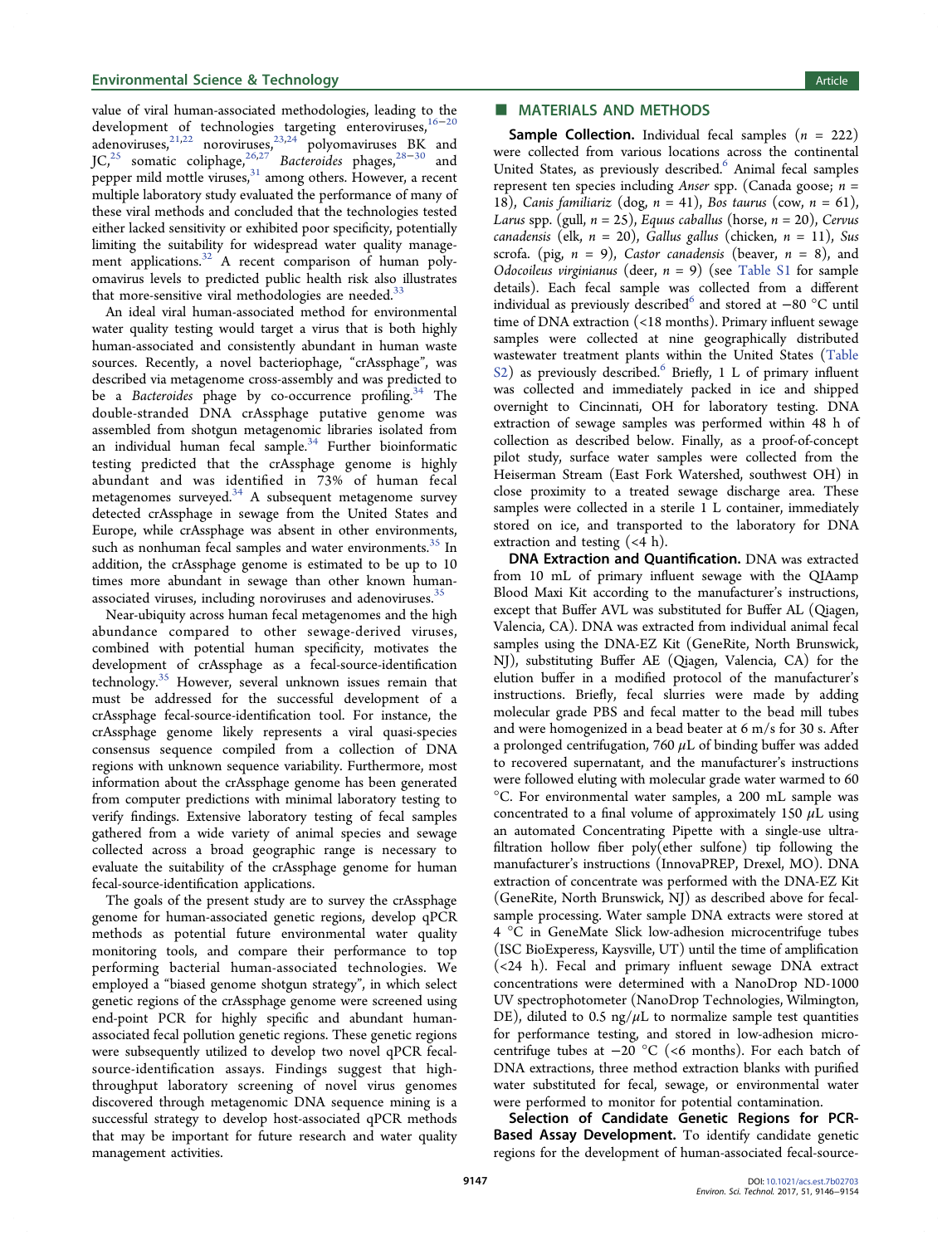identification methods, select portions of the putative ∼97 kbp crAssphage genome (accession code:  $JQ995537$ )<sup>[34](#page-8-0)</sup> were identified for end-point PCR laboratory testing. Due to the reported potential for rapid DNA mutation rates in the human gut virome, such as those described for Microviridae,<sup>[36](#page-8-0)</sup> efforts were focused on predicted coding regions to select for sequences with some evidence of genetic conservation. Metaviromic islands were also excluded due to increased genetic diversity leading to under-recruitment in metaviromes, suggesting the potential for low abundance in environmental samples. $34,37$  $34,37$  $34,37$  In addition, regions bordering modular junctions were eliminated. Finally, because orf00045 has homology with bat guano virome sequences, $35$  it was not considered for human-associated crAssphage assay development.

Candidate Primer Set Design. A total of 384 end-point PCR primer pairs were designed to amplify selected crAssphage genomic regions. Primer pairs were designed and tested in silico using Primer-BLAST<sup>[38](#page-8-0)</sup> with default parameters, except that PCR product length was constrained to 90−180 bps, and primer pair specificity was evaluated using the nr database (May, 2015). Only primer pairs that generated BLAST hits (Evalue of <30 000) to crAssphage or clone DNA sequences from human gut metagenome projects were selected as candidate primer pairs. Genetic regions where no primer sets met design criteria were eliminated from further consideration.

End-Point PCR Amplifications. Each 25  $\mu$ L end-point PCR amplification consisted of TaKaRa Ex Taq Hot Start PCR reagents (Clontech Laboratories), 100 nM each of the forward and reverse primers, 0.8  $\mu$ g of bovine serum albumin (BSA; Sigma-Aldrich, St. Louis, MO), 2  $\mu$ L of template DNA, and molecular-grade water. End-point PCR tests were performed in duplicate or in triplicate on a Tetrad 2 Thermocycler (Bio-Rad Laboratories) under the following conditions: 94 °C for 5 min followed by 40 cycles of 94 °C for 40 s, 57 °C for 1 min, and 72  $^{\circ} \mathrm C$  for 30 s, followed by a final extension at 72  $^{\circ} \mathrm C$  for 10 min. To monitor for potential sources of extraneous DNA during end-point PCR amplification, a minimum of two no-template controls (reactions contained additional purified water instead of template DNA) were performed with each instrument run. PCR products were verified on a 2% agarose gel with 1% lithium borate and 1X GelStar (Lonza, Rockland, ME) and visualized on a Gel Logic 100 Imaging System (Eastman Kodak Company, Rochester, NY).

Candidate End-Point PCR Primer Set Evaluation. To determine which candidate crAssphage genetic regions have human fecal-source-identification potential, all 384 primer sets were tested with end-point PCR in a three-round process. In the first round, candidate primer sets were challenged against two fecal DNA composites: sewage and nonhuman. A sewage DNA composite was created by combining primary influent sewage DNA from three geographic locales (1 ng of total DNA per reaction and 0.33 ng of DNA per reaction from each sample) and was used to identify the presence or absence of candidate genetic regions in a known human fecal pollution source. A nonhuman DNA composite was created from cow  $(n)$  $= 9$ ), dog (*n* = 9), goose (*n* = 9), and pig (*n* = 9) fecal DNA (4) ng of total DNA per reaction and 1 ng of DNA per reaction from each animal group) and was used to determine the presence of candidate genetic regions in nontarget fecal pollution sources. All primers were tested in duplicate against DNA composites. Candidate primer sets proceeded to a second round of testing if the following criteria were met: (1) a PCR product of expected size was present when primary influent

sewage DNA composite was used as template, (2) PCR product of expected size was absent when the nonhuman DNA composite was used as a template, (3) low amplification efficiency was not observed in reactions with sewage DNA composite as the template as evaluated by manual inspection, and (4) absence of any spurious PCR products noticeably different in size from the expected PCR product, including primer dimerization.

In round two, remaining candidate primer sets were challenged against diluted preparations of the primary influent sewage DNA composite (0.1,  $1 \times 10^{-2}$ , and  $1 \times 10^{-3}$  ng per reaction) and a higher concentration of individual animal group composites for cow  $(n = 9)$ , dog  $(n = 9)$ , goose  $(n = 9)$ , and pig  $(n = 9)$  using 5 ng of total DNA per reaction. Candidate primer sets proceeded to a third round of testing under the following conditions: (1) amplification of expected size in triplicate reactions when  $1 \times 10^{-2}$  ng of total DNA per reaction from primary influent sewage composite was used as the template, (2) absence of expected PCR product size in all reactions when a nonhuman DNA composite was used as the template, and (3) the absence of spurious PCR byproducts, including primer dimers.

Round three represented the most-rigorous performancescreening step for candidate end-point PCR primer sets. Testing began with specificity determination from an expanded fecal reference collection ( $n = 70$  individual samples), followed by geographic distribution characterization in primary influent sewage samples collected from nine different locations and ending with limit of detection (LOD) assessment. Reference fecal samples for specificity screening included cow  $(n = 9)$ , goose  $(n = 8)$ , dog  $(n = 9)$ , pig  $(n = 9)$ , horse  $(n = 9)$ , elk  $(n = 1)$ 9), deer ( $n = 9$ ), and beaver ( $n = 8$ ). All candidate primer sets passing round two were challenged with individual DNA preparations at 1 ng of total DNA per reaction. Specificity was defined as the proportion of nonhuman samples testing negative for a crAssphage genetic region. Only candidate primer sets with an observed specificity of 100% proceeded to geographic distribution testing. Sewage distribution characterization entailed testing of 1 ng of total DNA per reaction isolated from nine primary influent sewage samples collected from different locations across the continental United States [\(Table S2](http://pubs.acs.org/doi/suppl/10.1021/acs.est.7b02703/suppl_file/es7b02703_si_001.pdf)). Candidate primer sets with  $\geq$ 95% detection frequency were eligible for LOD assessment.  $\text{LOD}_{95}$  was measured based on repeated testing (40 replicates per primer set) of primary influent sewage composite serial dilutions (10, 1, 0.1,  $1 \times 10^{-2}$ , and  $1 \times 10^{-3}$  ng of total DNA per reaction) consisting of equal DNA mass from samples collected from all nine geographic locales. LOD<sub>95</sub> was defined as the lowest dilution concentration at which a minimum of 95% (38 of 40) of reactions yielded an amplification product of the expected size.

DNA Sequence Verification of Top-Performing End-Point PCR Primer Sets. To verify that candidate primer sets passing round three screening were amplifying the intended crAssphage genetic region, amplification products from the round one primary influent sewage composite and an environmental water sample with known human sewage pollution impairment (Heiserman Stream, OH) were sequenced and evaluated. PCR was performed using primer sets passing round three, using the same amplification conditions as above. PCR products were cloned into plasmid vector pCR2.1-TOPO and transformed into TOP10 chemically competent cells using the TOPO TA Cloning Kit as described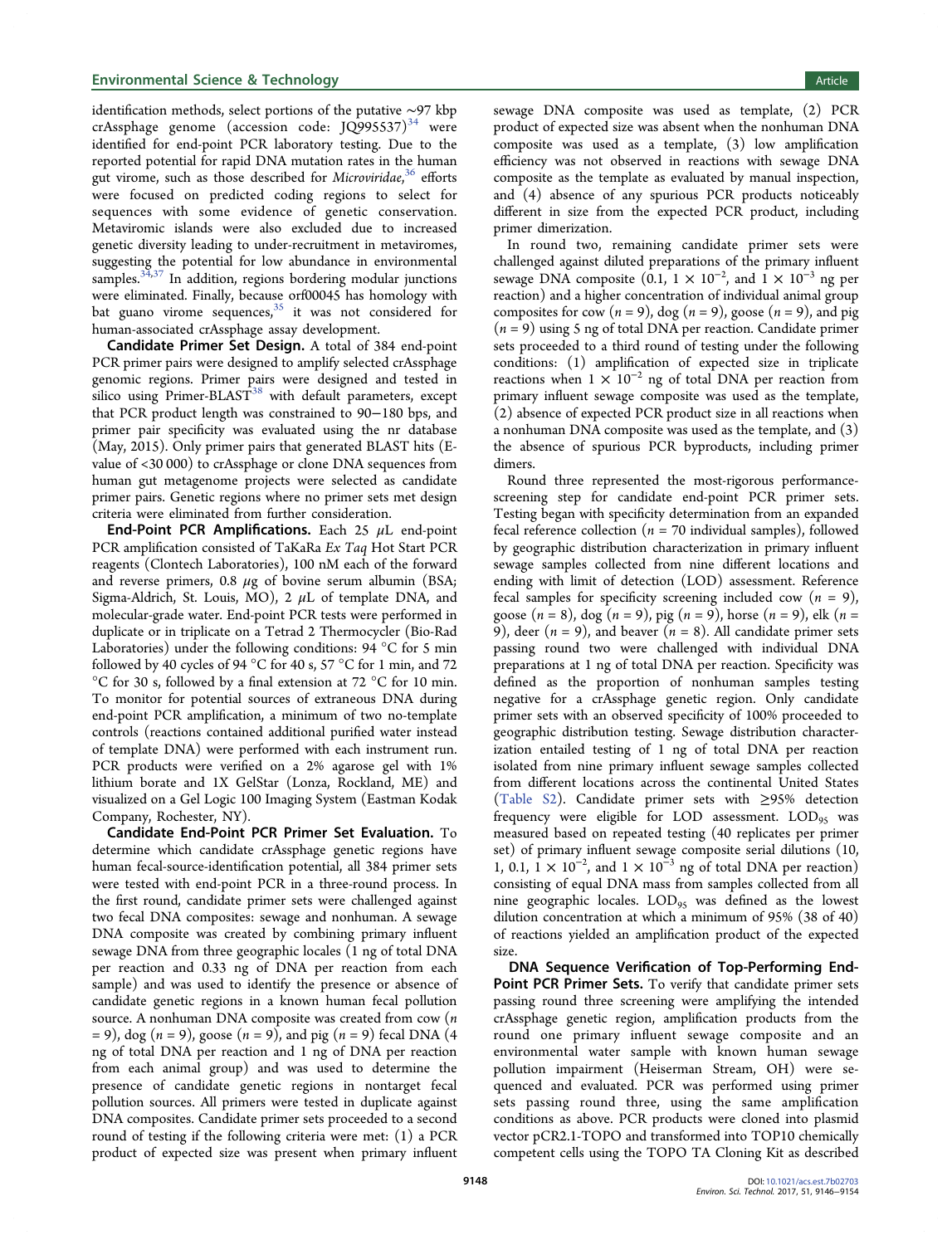#### **Environmental Science & Technology Article** Article 30 and 30 and 30 and 30 and 30 and 30 and 30 and 30 and 30 and 30 and 30 and 30 and 30 and 30 and 30 and 30 and 30 and 30 and 30 and 30 and 30 and 30 and 30 and 30 and 3

by the manufacturer (Invitrogen, Thermo Fisher Scientific). Transformed E. coli colonies plated on LB plates with kanamycin and X-gal for blue and white screening were sent to GENEWIZ for sequencing (South Plainfield, NJ). Sanger sequencing was performed from transformed bacterial colonies for each primer-template combination using the M13R primer for amplification. PCR products were aligned with the previously reported crAssphage sequence (accession: JQ995537)<sup>[34](#page-8-0)</sup> using CLC Genomics Workbench 8.5.1 (Qiagen, Valencia, CA).

CrAssphage qPCR Assay Development. Candidate primer sets passing round three end-point PCR testing were adapted to TaqMan qPCR chemistry. Primers and probes for putative human-associated crAssphage genetic regions were designed using default parameters of the Primer Express version 3.0.1 software (Thermo Fisher Scientific). Fluorogenic minor binding groove (MGB) probes were 5′ labeled with 6 carboxyfluorescein.

qPCR Amplifications. A total of five qPCR assays were used in this study: two novel crAssphage assays (this study) and two previously reported human-associated bacterial fecalsource-identification methods (HF183/BacR287 and HumM2) as well as an environmental water-sample-processing control assay (Sketa22).<sup>[5](#page-7-0)[,39](#page-8-0),[40](#page-8-0)</sup> Each 25  $\mu$ L qPCR reaction was composed of  $1\times$  TaqMan Environmental Master Mix 2.0 (Thermo Fisher Scientific), 5  $\mu$ g of BSA, 1  $\mu$ M of each primer, 80 nM 6-carboxyfluorescein (FAM)-labeled probe, 80 nM VIClabeled probe (HF183/BacR287 and HumM2 only), 2  $\mu$ L of template DNA, and molecular-grade water. All qPCR tests were performed in triplicate using the QuantStudio 6 Flex Real-Time PCR System (Thermo Fisher Scientific). The thermal cycling profile for all assays was 10 min at 95 °C followed by 40 cycles of 15 s at 95 °C and 1 min at 60 °C. The threshold for qPCR assays was manually set to 0.03 (crAssphage, HF183/BacR287, and Sketa22) or 0.08 (HumM2) and quantification cycle  $(C_q)$ values were exported to Microsoft Excel. A total of six  $y$ intercept control reactions (standard reference material at 100 copies per reaction) were performed with each instrument run to utilize a mixed calibration model approach.<sup>[41](#page-8-0)</sup> To monitor for potential contamination, six no-template controls were performed with each instrument run. Amplification inhibition was monitored in all DNA extracts using the HF183/BacR287 and HumM2 IAC procedures as previously reported. $42$ 

qPCR Standard DNA Material Preparation. Standard DNA material consisted of a customized gBlock gene fragment containing target sequences for crAssphage, HF183/BacR287, and HumM2 standard curve generation and an internal amplification control (IAC) plasmid construct for HF183/ BacR287 and HumM2 amplification inhibition screening (Integrated DNA Technologies, Coralville, IA).<sup>[42](#page-8-0)</sup> Standard DNA concentrations were determined with a NanoDrop ND-1000 UV spectrophotometer (NanoDrop Technologies, Wilmington, DE). For standard curve reference material, five dilutions were prepared to contain 10 to  $1 \times 10^5$  copies per 2  $\mu$ L. IAC reference DNA material was prepared as previously described.<sup>[42](#page-8-0)</sup> All reference DNA material preparations were stored in GeneMate Slick low-adhesion microcentrifuge tubes (ISC BioExpress, Kaysville, UT) at −20 °C prior to use (<3 months).

Performance Testing of crAssphage qPCR Assays. To investigate the suitability of newly developed technologies for human fecal-source-identification application, the performance of crAssphage qPCR methods was evaluated in a series of headto-head experiments with HF183/BacR287 and HumM2 bacterial human-associated methods.[5](#page-7-0)[,39](#page-8-0) Calibration model performance including amplification efficiency ( $E = 10^{(-1/\text{slope})}$ − 1), lower limit of quantification (LLOQ), and precision (percent coefficient of variation) at 10 copies per reaction were calculated from six standard curves generated from independent instrument runs. LLOQ ( $log_{10}$  copies per reaction) was defined as the upper bound of the 95% credible interval from repeated measures of the 10 copies per reaction standard curve dilutions. Next, the abundance of each genetic marker was measured in primary effluent sewage samples  $(n = 9)$  at a test concentration of 1 ng of total DNA per reaction ([Table S2\)](http://pubs.acs.org/doi/suppl/10.1021/acs.est.7b02703/suppl_file/es7b02703_si_001.pdf). The prevalence of putative human-associated genetic markers in nonhuman pollution sources was evaluated with a reference fecal collection consisting of 222 individual samples from 10 different animals [\(Table S1](http://pubs.acs.org/doi/suppl/10.1021/acs.est.7b02703/suppl_file/es7b02703_si_001.pdf); test quantity of 1 ng of total DNA per reaction). Prevalence was expressed both quantitatively  $(\log_{10} \text{ copies per})$ ng of total DNA) and qualitatively (specificity =  $TNC/(TNC +$ TPI), where TNC represents the total number of negative individual samples that tested negative correctly, and TPI is the total number of individual samples that tested positive incorrectly). Finally, as a proof-of-concept pilot demonstration, genetic marker concentrations were estimated from two environmental water samples known to be impacted by human sewage pollution (Heiserman Stream, OH). Average  $log_{10}$  copies per ng of total DNA (sewage) and  $log_{10}$  copies per reaction (water) with 95% credible intervals were determined (mean Cq for each sample group and assay combination transformed using respective mixed calibration model followed by a nested analysis of variance to estimate standard deviation values) and compared to identify similarities and differences between qPCR genetic marker concentrations.

Data Analysis. Mixed-model calibration models, unknown DNA concentration estimates, and credible intervals were determined using a Monte Carlo Markov Chain (MCMC) approach. $41$  MCMC calculations were performed using the publically available software WinBUGS, version 1.4.1 [\(http://](http://www.mrc-bsu.cam.ac.uk/bugs) [www.mrc-bsu.cam.ac.uk/bugs](http://www.mrc-bsu.cam.ac.uk/bugs)).

#### ■ RESULTS

Putative Human-Associated CrAssphage Genetic Regions and Candidate Primer Set Design. A total of 46 564 bp (48%) of the crAssphage genome were selected for end-point PCR screening to identify potential humanassociated genetic regions. Select genetic regions were excluded due to (1) noncoding regions (8%), (2) metaviromic island motifs (32%), (3) modular junction regions (3%), (4) evidence of similarity with nonhuman or non-crAssphage sequences (3%), and (5) regions not amenable for PCR testing based on primer design parameters (e.g., product size and melting temperature restrictions (6%)) ([Figure 1](#page-4-0)). In total, 384 endpoint PCR primer sets were designed with 90% coverage (41 794 bp) of select putative human-associated genetic regions [\(Figure 1](#page-4-0) and [Table S3\)](http://pubs.acs.org/doi/suppl/10.1021/acs.est.7b02703/suppl_file/es7b02703_si_001.pdf).

Identification of Human-Associated crAssphage Genetic Regions with End-Point PCR. Candidate primer sets were subjected to three rounds of performance testing to identify human-associated crAssphage genetic regions. The first round of testing composed of testing the primers against a sewage DNA composite and nonhuman animal fecal DNA composite. Round one testing eliminated 327 (85.2%) candidate primer sets:  $34.6\%$  ( $n = 133$ ) failing to yield a clearly distinct PCR product of the expected size in the sewage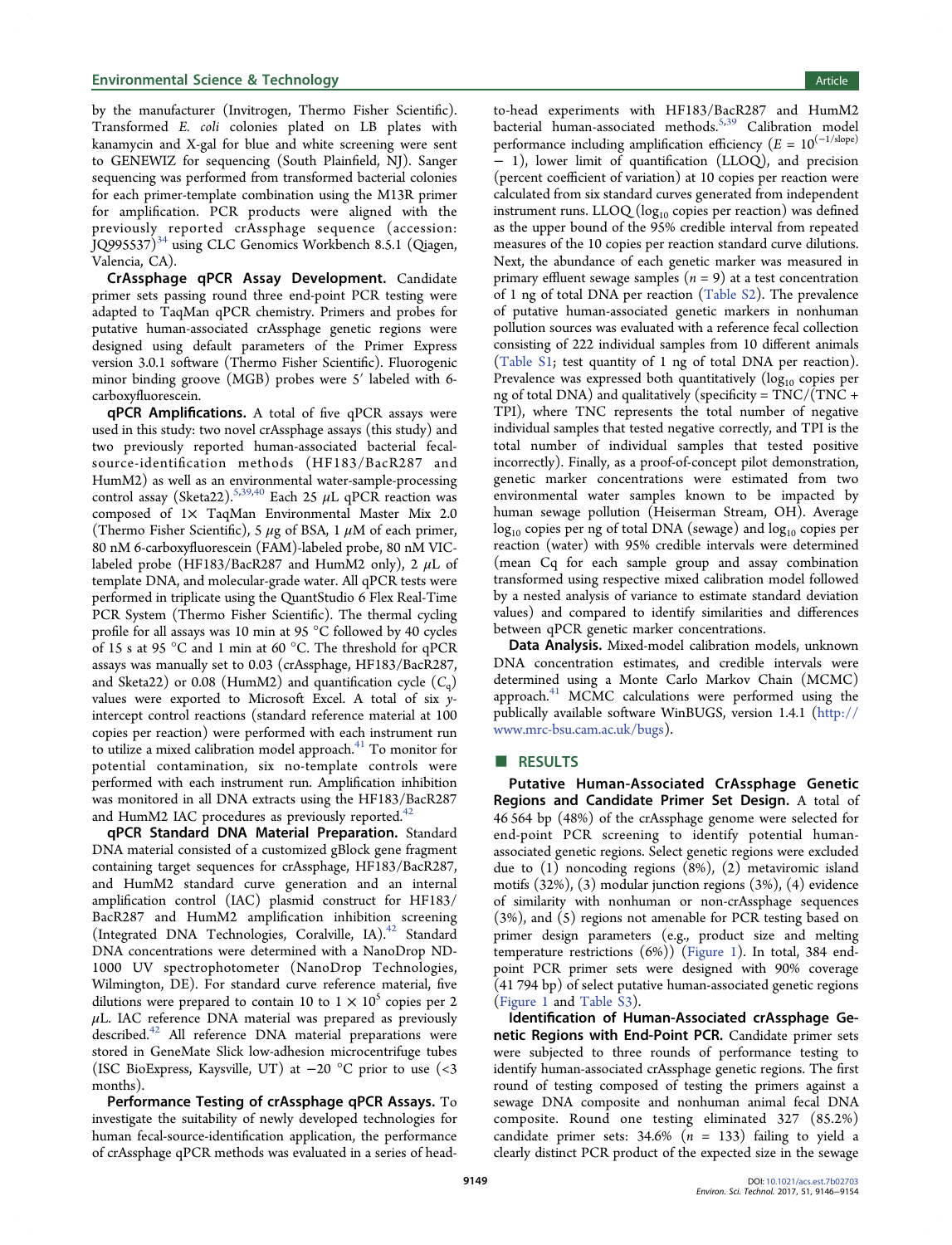<span id="page-4-0"></span>

Figure 1. Map representation of the crAssphage genome. The outermost track represents the open reading frames (ORFs) on the forward and reverse strand of the crAssphage genome. The middle track represents the areas of the crAssphage genome that were eliminated from primer design, including noncoding regions, metaviromic islands, modular junction areas, nontarget sequence homology, and regions unsuitable for primer design. The innermost track represents the location of the 384 end-point primer pairs designed in this study and their amplification products.

composite, 44.0% ( $n = 169$ ) generating spurious PCR products (including primer dimerization byproducts), and 4.7% ( $n = 18$ ) yielding false-positive results in nonhuman composite tests. A total of 49 (12.8%) candidate primer sets failed more than one first-round criteria. A total of 57 candidate primer sets were deemed eligible for round two testing.

In round two testing, primer sets were challenged against lower dilutions of sewage composite DNA and higher concentrations of nontarget animal fecal composite DNA. A total of 51 primer sets were eliminated due to amplification product of expected size when nonhuman samples were used as DNA template  $(n = 24)$ , failure to consistently yield a PCR product of the expected size when  $1 \times 10^{-2}$  ng of total sewage composite DNA per reaction was used as template  $(n = 14)$ , or there is evidence of spurious PCR byproducts, including primer dimerization ( $n = 40$ ). A total of 27 primer sets failed more than one criteria. False positives observed with each nonhuman animal group tested were: pig ( $n = 15$ ), cow ( $n = 15$ ), canine ( $n = 15$ )  $= 6$ ), and goose ( $n = 1$ ). A total of six primer sets passed round two testing, including crAss028, crAss056, crAss064, crAss301, crAss303, and crAss375.

Round three testing included specificity determination with an expanded reference fecal collection, characterization of geographic distribution in sewage, and a limit of detection  $(LOD_{95})$  assessment [\(Table S4](http://pubs.acs.org/doi/suppl/10.1021/acs.est.7b02703/suppl_file/es7b02703_si_001.pdf)). Primer sets crAss056 and crAss064 exhibited the best performance with 100% specificity and 100% detection in geographic sewage samples and were subject to  $\text{LOD}_{95}$  assessment. Both primer sets yielded an LOD<sub>95</sub> of 1 × 10<sup>-2</sup> ng of total DNA per reaction. Primer sets crAss064 and crAss056 were detected in 52.5% and 45% of test replicates, respectively, at a DNA template concentration of  $1 \times$  $10^{-3}$  ng per reaction.

DNA Sequencing Verification. End-point PCR products from crAss056 and crAss064 primer sets were sequenced from a primary influent sewage composite and human fecal pollution impacted environmental water sample to confirm amplification of the expected crAssphage sequences. Sequencing efforts resulted in 91 sequences [\(Figure S1\)](http://pubs.acs.org/doi/suppl/10.1021/acs.est.7b02703/suppl_file/es7b02703_si_001.pdf). Alignment of crAss056 sequences indicated that 84.1% (37 of 44) of sequences exhibited 100% similarity to the corresponding reference crAssphage genome region (accession: JQ995537; 14 735 to 14 836 bp). A total of five additional variants designated B−F were observed with 1 mismatch each (99% similarity to crAssphage genetic region). Primer set crAss064 alignments yielded 74.5% (35 of 47) of sequences with 100% similarity to reported crAssphage genomic region (16 058 to 16 152 bp). Variant D was observed in 12.8% (6 of 47) of the sequences with a 1 base pair substitution. The remaining six crAss064 sequences each exhibited sequence similarities ranging from 98% (2 mismatches) to 99% (1 mismatch) designated variants B, C, and E−H.

Performance of CrAssphage qPCR Assays. Candidate primer sets crAss056 and crAss064 were adapted as CPQ\_056 and CPQ\_064 to TaqMan qPCR chemistry, respectively (sequences in Table 1). A series of paired experiments were performed to characterize new crAssphage qPCR assays with established HF183/BacR287 and HumM2 methods. Calibration model performance metrics are reported in [Table S5](http://pubs.acs.org/doi/suppl/10.1021/acs.est.7b02703/suppl_file/es7b02703_si_001.pdf) and include slope, y-intercept range, amplification efficiency  $(E)$ , LLOQ range, and precision at  $10<sup>1</sup>$  copies per reaction. All assays had a range of quantification from  $10^{\overline{1}}-10^{\overline{5}}$  copies per reaction (full range of tested standard concentrations). CPQ\_056 and CPQ\_064 both exhibited a specificity of 98.6% cross-reacting with the same three individual samples from gull  $(n = 2)$  and dog  $(n = 1)$ , while HF183/BacR287  $(100%)$  and HumM2  $(99.5%)$ ; elk = 1) yielded slightly higher performance levels. CPQ 056 and CPQ 064 target  $log_{10}$ copies per ng of total DNA concentrations were  $\leq$ 1.33  $\pm$ 0.04 in the 2 cross-reacting gull samples and  $\leq$ 2.60  $\pm$  0.01 in 1 dog sample. HumM2 was detected in a single elk sample (1.02  $\pm$  0.06 log<sub>10</sub> copies per ng of total DNA). Genetic marker log<sub>10</sub> copies per ng of total DNA concentrations in primary influent sewage samples collected from different geographic locations

|  |  |  | Table 1. CrAssphage qPCR Assay Oligonucleotides and Targeted Genomic Regions |  |  |
|--|--|--|------------------------------------------------------------------------------|--|--|
|--|--|--|------------------------------------------------------------------------------|--|--|

| qPCR assay | primer or probe | sequence $5' \rightarrow 3'$        | genomic region  |
|------------|-----------------|-------------------------------------|-----------------|
| CPQ 056    | 056F1           | CAGAAGTACAAACTCCTAAAAAACGTAGAG      | $14731 - 14856$ |
|            | 056R1           | GATGACCAATAAACAAGCCATTAGC           |                 |
|            | 056P1           | [FAM] AATAACGATTTACGTGATGTAAC [MGB] |                 |
| CPQ 064    | 064F1           | TGTATAGATGCTGCTGCAACTGTACTC         | 16030-16177     |
|            | 064R1           | CGTTGTTTTCATCTTTATCTTGTCCAT         |                 |
|            | 064P1           | [FAM] CTGAAATTGTTCATAAGCAA [MGB]    |                 |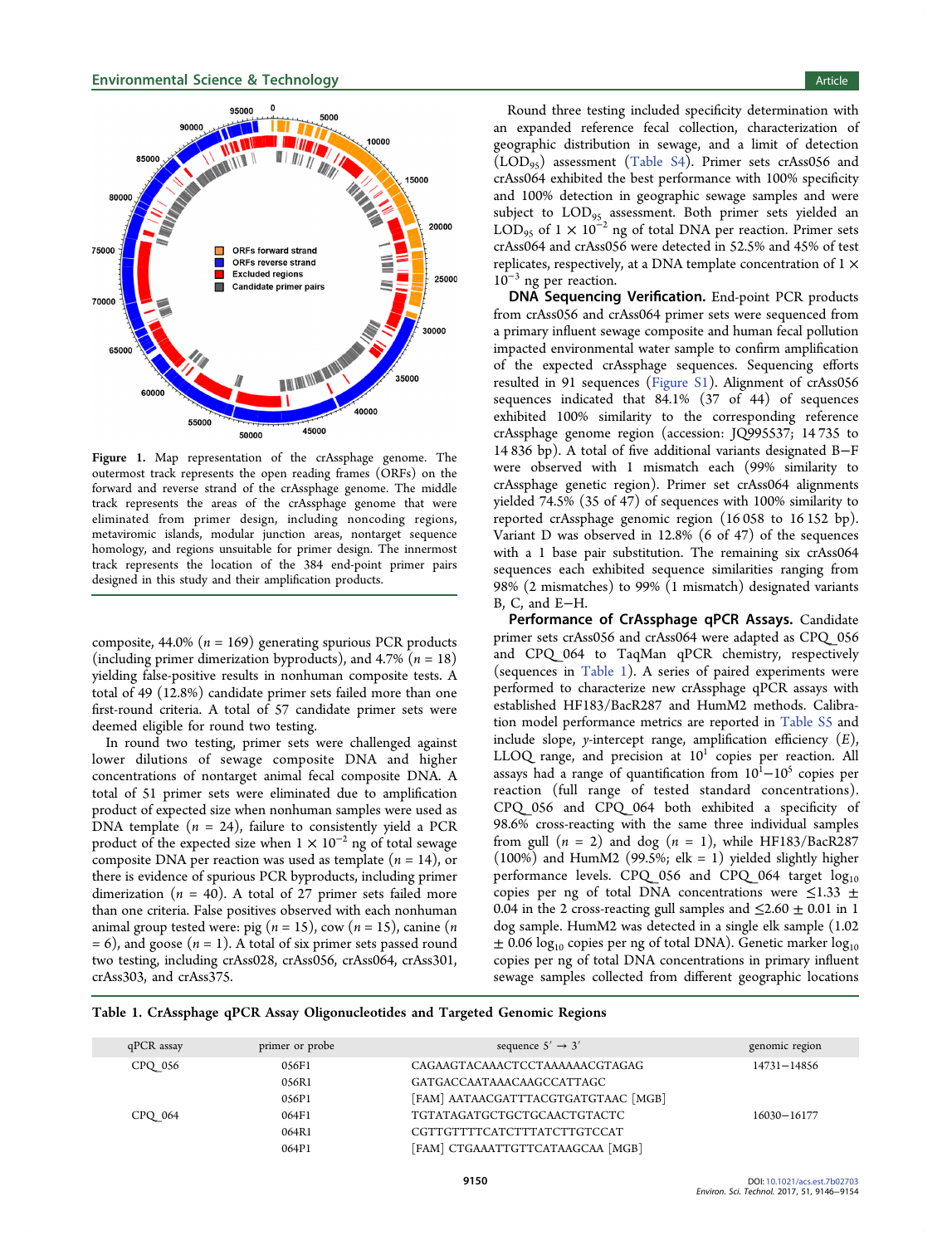ranged from 1.49  $\pm$  0.05 to 3.37  $\pm$  0.05 (CPQ\_056), 1.83  $\pm$ 0.04 to 3.47  $\pm$  0.05 (CPQ 064), 1.55  $\pm$  0.02 to 3.18  $\pm$  0.02 (HF183/BacR287), and  $1.13 \pm 0.02$  to  $2.09 \pm 0.02$  (HumM2). Total  $log_{10}$  copies per reaction concentrations in polluted environmental water samples ranged from  $2.12 \pm 0.04$  to 2.50  $\pm$  0.04 (CPQ 056), 2.33  $\pm$  0.03 to 2.55  $\pm$  0.03 (CPQ 064), 2.28  $\pm$  0.07 to 2.45  $\pm$  0.07 (HF183/BacR287), and 1.06  $\pm$  0.06 to 1.49  $\pm$  0.06 (HumM2). Wastewater qPCR reactions contained 1 ng of template DNA extracted from 10 mL of wastewater, while environmental water qPCR reactions contained 2  $\mu$ L of DNA extracted from a total volume of 200 mL of impacted water. A comparison of mean estimates with 95% credible intervals both indicated that primary influent sewage (Figure 2, panel A) and environmental water samples



Figure 2. Abundance of crAssphage and bacterial human-associated qPCR targets in primary influent sewage (panel A) and environmental water samples (panel B). Values are reported as mean  $log_{10}$  copies estimates per nanogram of total DNA (panel A) or per reaction (panel B) with 95% credible intervals. Sewage qPCR reactions contained 1 ng of template DNA extracted from 10 mL of wastewater, while environmental water qPCR reactions contained 2  $\mu$ L of DNA extracted from a total volume of 200 mL of impacted water.

(Figure 2, panel B) show no significant difference between CPQ\_056, CPQ\_064, and HF183/BacR287 results, while HumM2 measurements were significantly lower ( $p < 0.05$ ).

**Experiment Controls.** No template control amplifications indicated the absence of contamination in 99.7% of control reactions ( $n = 1884$ ). All method extraction blanks were negative ensuring no contamination was introduced during sample DNA extraction procedures. All DNA preparations exhibited no evidence of amplification inhibition except three fecal sample preparations, which were discarded from the study (data not shown). All environmental water samples showed no evidence of matrix interference as determined using the Sketa22 approach (data not shown).

# **DISCUSSION**

Identification of Human-Associated CrAssphage Genetic Regions. Data mining of human fecal metagenomic DNA libraries recently identified a putative crAssphage genome.<sup>[34](#page-8-0)</sup> Previously reported comparative sequence analyses suggest this genome is both highly abundant and broadly distributed in human fecal and sewage metagenomic DNA sequence libraries.  $34,35$  To investigate the potential use of crAssphage for human fecal-source-identification qPCR method development, we interrogated 43% of the crAssphage genome via laboratory testing to identify candidate qPCR target genetic regions. Approximately 65% of end-point PCR candidate primer sets generated expected PCR products in primary influent sewage samples, supporting bioinformatic predictions that the crAssphage genome is widespread in United States wastewaters.[35](#page-8-0) In contrast, 35% of candidate primer sets targeting genetic regions selected by bioinformatic analysis were not detected in sewage. No PCR product amplification from these primer sets may have been due to a lack of assay optimization (e.g., reaction mixture and thermal cycling conditions) or sequence variation at primer hybridization sites. Another plausible explanation could be low genetic conservation between individuals leading to reduced template availability in sewage DNA extracts. The crAssphage genome is reported as a consensus sequence of a quasispecies population isolated from a single fecal sample,<sup>[34](#page-8-0)</sup> whereas sewage is typically a mixture of fecal material contributed typically from thousands of individuals. Diversity between individuals in the crAssphage genome is limited. A recent study identified that patients in China were missing one open reading frame (ORF) and had low identity to another ORF of the crAssphage genome in their samples; however, these ORFs were identified as metaviromic islands and were not interrogated for primer design within this study.[34,43](#page-8-0) Additional studies are warranted to characterize within and between individual sequence variation in these genetic regions.

Nearly 95% ( $n = 366$ ) of end-point PCR primer sets in round one testing did not yield amplification products of the expected size with nonhuman animal sources used as DNA template. These findings support bioinformatic predictions of a close association of the crAssphage genome with human fecal waste. $34,35$  $34,35$  $34,35$  The bioinformatic analysis limited the number of false-positives observed in laboratory testing; however, some false positives were identified, suggesting that parts of the crAssphage genome share homology with gut microbiome associated microorganisms of animals tested. A total of 14 of the 18 false-positive results in round one testing were located within ORFs with reported homology to known or hypothetical proteins. $34$  In addition, 169 (44%) of the primer sets yielded spurious PCR products (e.g., incorrect size and primer dimerization) during round one end-point PCR screening of sewage and fecal DNA preparations. Primer dimerization products can occur when a short region of complementary bases is shared between oligonucleotides in the same reaction, while byproducts of the incorrect size may result from the improper annealing of primers or the potential amplification of pseudogenes or conserved sequence motifs in DNA template preparations. Because the generation of spurious PCR products leads to competition for reagents between the DNA target of interest and amplification byproducts, these genetic regions were not considered for qPCR method development. However, because the current study did not employ any optimization of PCR reaction conditions, these genome regions may be humanassociated and may yield adequate methods with additional optimization.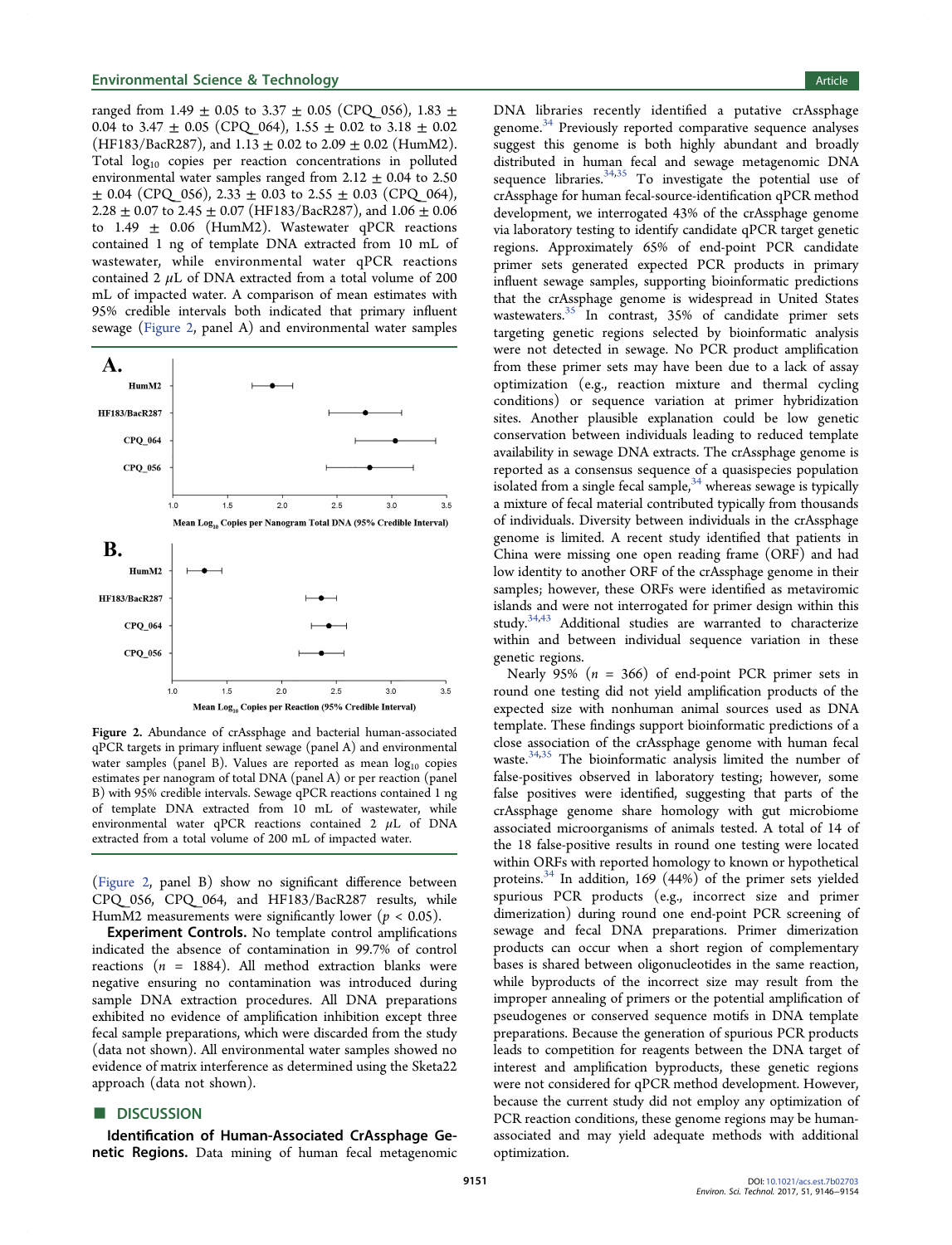After three rounds of screening, the crAss056 and crAss064 primer sets were selected for qPCR method development. These genetic regions represent the most human-associated and abundant candidate DNA targets based on end-point PCR amplification conditions and reference fecal and sewage collections utilized in this study. Both primer sets target the forward strand of the crAssphage genome [\(Figure 1\)](#page-4-0). Primer set crAss056 (14 712−14 860 bp) amplifies a region within orf00024, which currently has no known protein homologue.<sup>[34](#page-8-0)</sup> Primer set crAss064 (16 038−16 177 bp) targets a region within orf00025, which was previously reported to have homology with a DNA primase−helicase protein from Veillonella sp., $34$  a bacterial genera commonly found in the intestines and oral mucosa of mammals. DNA sequencing efforts verified that crAssphage amplification products from primer sets crAss056 and crAss064 are conserved in primary influent sewage and environmental samples tested in this study [\(Figure S1](http://pubs.acs.org/doi/suppl/10.1021/acs.est.7b02703/suppl_file/es7b02703_si_001.pdf)), implying a level of genetic stability for the crAss056 and crAss064 target regions. Limited information exists on DNA mutation rates of intestinal viruses; however, several studies report considerable variation in the human gut virome in samples taken from different individuals.<sup>[36,44](#page-8-0),[45](#page-8-0)</sup> In this study, we attempted to avoid genetic regions with high mutagenic or recombination potential by focusing only on predicted protein coding regions without metaviromic islands or proximity to modular junction regions. The crAssphage assays may need to be monitored in the future to ensure DNA sequence stability of the targeted gene sequences.

Performance of CrAssphage qPCR Assays. Systematic testing of 384 candidate primer sets identified two genetic regions (primer sets crAss056 and crAss064) that were selected for qPCR method development based on the study design. The performance of crAssphage CPQ\_056 (based on primer set crAss056) and CPQ\_064 (based on primer set crAss064) qPCR assays was evaluated through a series of paired experiments with established HF183/BacR287 and HumM2 assays. The crAssphage-based assays exhibited high calibration model performance, comparable to the performance of HF183/ BacR287 and HumM2 [\(Table S5](http://pubs.acs.org/doi/suppl/10.1021/acs.est.7b02703/suppl_file/es7b02703_si_001.pdf)). In addition, the crAssphage qPCR genetic markers were present at similar concentrations to HF183/BacR287 and were significantly more abundant ( $p >$ 0.05) compared to HumM2 in primary influent sewage and impacted environmental water samples tested in this study. In contrast, a recent multiple laboratory evaluation of fecal-sourceidentification technologies found sensitivities ranging from 0 to 60.5% for human-associated viral and bacteriophage genetic markers in challenge samples, in contrast to much-higher levels reported for bacterial HF183SYBR (all laboratories reporting  $>87\%$  sensitivity).<sup>[4](#page-7-0),[32](#page-8-0)</sup> The high sensitivity exhibited by the crAssphage qPCR assays in this study (100%) is only matched by the pepper mild mottle virus assay $31$  and could be another useful alternative to other currently available human-associated viral methods.

In addition to exceptional sensitivity, the crAssphage qPCR assays designed in this study exhibited high specificity (98.6%) based on a fecal reference collection consisting of 222 individual samples from 10 different animal groups. All qPCR assays evaluated in this study exhibited high specificities ranging from 98.6 to 100%, well above the recommended 80% threshold for water quality management applications.<sup>[4](#page-7-0)</sup> CrAssphage qPCR assays cross-reacted with gull  $(n = 2, 8\%)$ and dog  $(n = 1; 2.4\%)$  samples, both common sources in recreational and residential areas. However, the crAssphage

marker concentration was often lower in nonhuman sources compared to primary influent sewage. In addition, false positives in dog and gull sources was rare, occurring in only 2.4% (1 of 41) dog samples and 8% (2 of 25) gull samples. Other human-associated methods cross-react with these same animal sources likely due to cohabitation with dogs and animal food scavenging.<sup>[6](#page-7-0)[,25](#page-8-0),[31](#page-8-0)</sup> HF183/BacR287 did not cross-react with any samples in the quantifiable range; however, it has been shown to cross-react with chicken and turkey at a much lower concentration than in sewage.<sup>[5](#page-7-0)</sup> Despite the high-specificity performance of the crAssphage qPCR assays, it is recommended that specificity is confirmed with reference samples from the local area of interest before implementation.

Fecal Source Identification and the Human Fecal Viral Metagenome. This study demonstrates that viral metagenomes are a valuable source of genetic information that can be mined for host-associated sequences to develop novel fecalsource-identification technologies; however, using metagenomic sequences for method development presents several challenges. First, compiled genomes are constructed from viral quasispecies, resulting in a genome sequence with unknown variability and stability. In addition, novel genomes discovered through metagenomic sequences may lack homology with known annotated genes, resulting in poor-quality sequence annotation within compiled genomes. Hence, it is difficult to infer specificity of these sequences in silico without laboratory testing. To overcome these challenges, we performed laboratory testing of select regions of the crAssphage genome to find the most-abundant and broadly distributed human-associated genetic regions. This approach builds off of bioinformatic predictions, with extensive end-point PCR laboratory screening to narrow down regions for future genetic marker development. This strategy could also be used for other human-associated viruses; for example, bacteriophages that infect Bacteroides strain GB-124.<sup>[28](#page-8-0),[29](#page-8-0)</sup> Currently, no qPCR assays are available for these phages, and they may require the isolation of new hosts based on geographic distribution.<sup>[30](#page-8-0)</sup> This approach will continue to be of use as viral metagenome mining continues to improve with additional research efforts leading to more publicly available data sets.

CrAssphage Fecal-Source-Identification Application. Findings in this study highlight the benefits of crAssphage qPCR methods for human fecal source identification. First, the abundance of the crAssphage markers in sewage and polluted environmental waters implies that it will be possible to monitor in smaller sample volumes  $(\leq 200 \text{ mL})$  compared to typical virus assays requiring  $\geq$ 1 L. The isolation strategy used in this study allows for the simultaneous recovery of bacterial and viral genetic markers as well as the same DNA-purification technique because the crAssphage genome is dsDNA. In addition, there is some evidence of genetic stability for the crAssphage method genome regions based on Sanger sequencing in this study, further showing the potential utility of these assays. Findings also indicate that the crAssphage qPCR assays possess a strong human host association (>98%), performing on par with top bacterial human fecal-source-identification methods. Lastly, as a viral genetic marker, the crAssphage qPCR assays could be a convenient tool with which to compliment bacterial fecal pollution monitoring tools in future studies.

Despite the high performance observed with the crAssphage qPCR assays, necessary developments remain prior to application of these methods. In this study, environmental samples were processed with ultrafiltration, which is expensive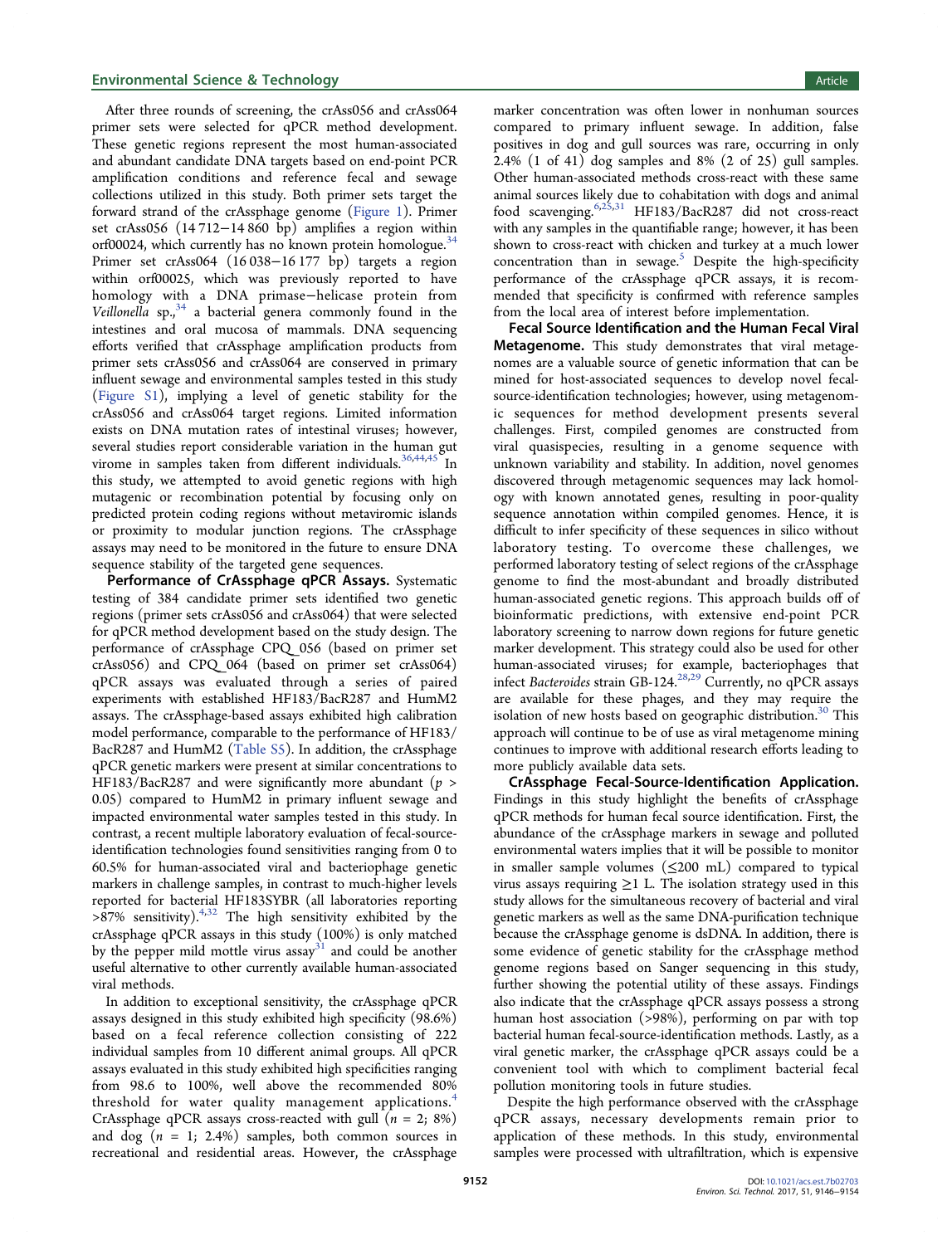#### <span id="page-7-0"></span>**Environmental Science & Technology Article** Article 30 and 30 and 30 and 30 and 30 and 30 and 30 and 30 and 30 and 30 and 30 and 30 and 30 and 30 and 30 and 30 and 30 and 30 and 30 and 30 and 30 and 30 and 30 and 30 and 3

and time-consuming. The concentrating pipet procedure used worked well but was only tested with a small number of samples. More research should be conducted to determine the best concentration strategies for crAssphage, including how matrix composition influences recovery efficiencies. In addition, the crAssphage qPCR assays were found to be 98.6% humanassociated. This requires specificity testing to be completed in each geographic region prior to implementation, especially in areas with high densities of dogs or gulls. Due to this crossreaction, it may be necessary to pair these methods with other established human fecal identification technologies in a toolbox approach to improve confidence in results. In addition, future studies may be needed to verify the temporal genetic stability of the crAssphage DNA target sequences, even though the results of this study suggest some level of conservation. Additional studies are necessary to understand linkages of the crAssphage methods to currently recommended fecal indicators, other fecal-source-identification targets, and pathogens with public health relevance. Lastly, the bacterial host and genome sequence variability of crAssphage remains unconfirmed. While this information is not required to exploit crAssphage for fecal source identification, this information could prove valuable to further utilize this virus for other water quality management applications. The availability of reliable viral assays that are abundant in impacted waters could have broad implications for water quality monitoring and human fecal waste treatment.

# ■ ASSOCIATED CONTENT

#### **6** Supporting Information

The Supporting Information is available free of charge on the [ACS Publications website](http://pubs.acs.org) at DOI: [10.1021/acs.est.7b02703](http://pubs.acs.org/doi/abs/10.1021/acs.est.7b02703).

Tables showing summaries of reference fecal sample collection, primary influent sewage sample collection, primer set sequence information, round three candidate primer set testing, and qPCR calibration model performance metrics. A figure showing crAssphage sequence verification alignment. [\(PDF](http://pubs.acs.org/doi/suppl/10.1021/acs.est.7b02703/suppl_file/es7b02703_si_001.pdf))

#### ■ AUTHOR INFORMATION

#### Corresponding Authors

\*E-mail: [shanks.orin@epa.gov](mailto:shanks.orin@epa.gov). \*E-mail: [BibbyKJ@pitt.edu](mailto:BibbyKJ@pitt.edu).

#### ORCID<sup>®</sup>

Kyle Bibby: [0000-0003-3142-6090](http://orcid.org/0000-0003-3142-6090)

Orin C. Shanks: [0000-0003-3203-0645](http://orcid.org/0000-0003-3203-0645)

#### Notes

The authors declare the following competing financial interest(s): The primers reported in the manuscript are the subject of a patent application entitled Cross-Assembly Phage DNA Sequences, Primers and Probes for PCR-based Identification of Human Fecal Pollution Sources (Application Number: 62/386,532).

## **■ ACKNOWLEDGMENTS**

This material is based on work supported by the National Science Foundation Graduate Research Fellowship Program under grant no. 1247842 and NSF grant no. 1510925. Any opinions, findings, and conclusions or recommendations expressed in this material are those of the author(s) and do not necessarily reflect the views of the National Science Foundation. Information has been subjected to U.S. EPA peer and administrative review and has been approved for external publication. Any opinions expressed in this paper are those of the authors and do not necessarily reflect the official positions and policies of the U.S. EPA. Any mention of trade names or commercial products does not constitute endorsement or recommendation for use.

#### **B** REFERENCES

(1) Soller, J. A.; Schoen, M. E.; Bartrand, T.; Ravenscroft, J. E.; Ashbolt, N. J. Estimated human health risks from exposure to recreational waters impacted by human and non-human sources of faecal contamination. Water Res. 2010, 44 (16), 4674−4691.

(2) Soller, J. A.; Schoen, M. E.; Varghese, A.; Ichida, A. M.; Boehm, A. B.; Eftim, S.; Ashbolt, N. J.; Ravenscroft, J. E. Human health risk implications of multiple sources of faecal indicator bacteria in a recreational waterbody. Water Res. 2014, 66, 254−264.

(3) Boehm, A.; Soller, J., Risks associated with recreational waters: pathogens and fecal indicators. Encyclopedia of Sustainability Science and Technology; Springer Publishing: New York, 2011.

(4) Boehm, A. B.; Van De Werfhorst, L. C.; Griffith, J. F.; Holden, P. A.; Jay, J. A.; Shanks, O. C.; Wang, D.; Weisberg, S. B. Performance of forty-one microbial source tracking methods: A twenty-seven lab evaluation study. Water Res. 2013, 47 (18), 6812−6828.

(5) Green, H. C.; Haugland, R. A.; Varma, M.; Millen, H. T.; Borchardt, M. A.; Field, K. G.; Walters, W. A.; Knight, R.; Sivaganesan, M.; Kelty, C. A.; et al. Improved HF183 quantitative real-time PCR assay for characterization of human fecal pollution in ambient surface water samples. Appl. Environ. Microbiol. 2014, 80 (10), 3086−3094.

(6) Shanks, O. C.; White, K.; Kelty, C. A.; Sivaganesan, M.; Blannon, J.; Meckes, M.; Varma, M.; Haugland, R. A. Performance of PCRbased assays targeting Bacteroidales genetic markers of human fecal pollution in sewage and fecal samples. Environ. Sci. Technol. 2010, 44 (16), 6281−6288.

(7) Rodriguez-Lazaro, D.; Cook, N.; Ruggeri, F. M.; Sellwood, J.; Nasser, A.; Nascimento, M. S. J.; D'Agostino, M.; Santos, R.; Saiz, J. C.; Rzezutka, A.; et al. Virus hazards from food, water and other ̇ contaminated environments. FEMS Microbiol. Rev. 2012, 36 (4), 786− 814.

(8) Okoh, A. I.; Sibanda, T.; Gusha, S. S. Inadequately treated wastewater as a source of human enteric viruses in the environment. Int. J. Environ. Res. Public Health 2010, 7 (6), 2620−2637.

(9) Symonds, E. M.; Breitbart, M. Affordable Enteric Virus Detection Techniques Are Needed to Support Changing Paradigms in Water Quality Management. Clean: Soil, Air, Water 2015, 43 (1), 8-12.

(10) Sinclair, R.; Jones, E.; Gerba, C. P. Viruses in recreational water−borne disease outbreaks: A review. J. Appl. Microbiol. 2009, 107 (6), 1769−1780.

(11) Soller, J. A.; Bartrand, T.; Ashbolt, N. J.; Ravenscroft, J.; Wade, T. J. Estimating the primary etiologic agents in recreational freshwaters impacted by human sources of faecal contamination. Water Res. 2010, 44 (16), 4736−4747.

(12) Osuolale, O.; Okoh, A. Human enteric bacteria and viruses in five wastewater treatment plants in the Eastern Cape, South Africa. J. Infect. Public Health 2017, [DOI: 10.1016/j.jiph.2016.11.012.](http://dx.doi.org/10.1016/j.jiph.2016.11.012)

(13) Zhou, J.; Wang, X. C.; Ji, Z.; Xu, L.; Yu, Z. Source identification of bacterial and viral pathogens and their survival/fading in the process of wastewater treatment, reclamation, and environmental reuse. World J. Microbiol. Biotechnol. 2015, 31 (1), 109−120.

(14) Qiu, Y.; Lee, B. E.; Neumann, N.; Ashbolt, N.; Craik, S.; Maal-Bared, R.; Pang, X. Assessment of human virus removal during municipal wastewater treatment in Edmonton, Canada. J. Appl. Microbiol. 2015, 119 (6), 1729−1739.

(15) Blatchley, E. R.; Gong, W.-L.; Alleman, J. E.; Rose, J. B.; Huffman, D. E.; Otaki, M.; Lisle, J. T. Effects of wastewater disinfection on waterborne bacteria and viruses. Water Environ. Res. 2007, 79 (1), 81−92.